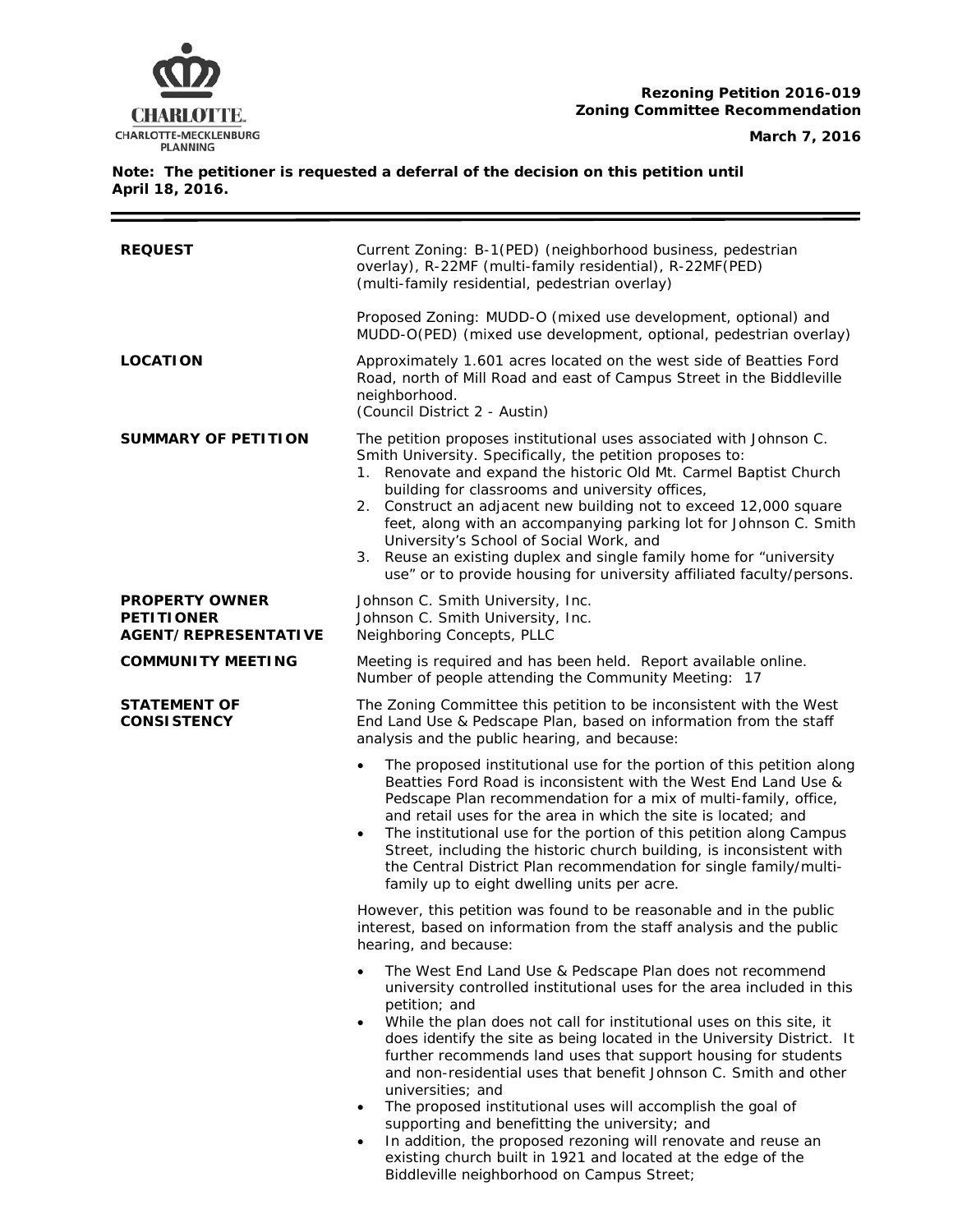**ACTION**

By a 7-0 vote of the Zoning Committee (motion by Labovitz seconded by Wiggins). **ZONING COMMITTEE**  The Zoning Committee voted 7-0 to recommend **APPROVAL** of this petition with the following modifications: Land Use 1. Removed the note shown on the existing church that indicates it will be used for classrooms and offices. Site and Building Design 2. Revised the site plan so that the "future parking" is located no closer to Mill Road than the abutting structures. 3. Provided the maximum amount of relief from the sidewalk, planting strip, and setback requirements for the optional requests. **Transportation** 

- 4. Committed to the dedication of all required easements as shown on the most updated Streetcar Plans (SUE and Construction Easement) needed for the construction of the streetcar project.
- 5. Redrew the cross section along Beatties Ford Road to reflect current conditions. Eliminated the reference to the "future items" including the seven-foot sidewalk along the frontage on Beatties Ford Road, the streetcar stop, and the median in Beatties Ford Road.
- 6. Identified the existing back of curb and future back of curb on all streets and measured all setbacks from the future back of curb.

**VOTE** Motion/Second: Labovitz / Wiggins Yeas: Dodson, Eschert, Labovitz, Lathrop, Majeed, Sullivan, and Wiggins Nays: None Absent: None Recused: None **ZONING COMMITTEE DISCUSSION** Staff presented this item and noted all outstanding issues had been addressed by the petitioner. Staff noted that this petition is inconsistent with the *West End Land Use & Pedscape Plan*.A Commissioner inquired about the status of requested transportation commitments, and CDOT staff responded that the petitioner had addressed all items. There was no further discussion. **STAFF OPINION** Staff agrees with the recommendation of the Zoning Committee.

# **FINAL STAFF ANALYSIS**

# **(Pre-Hearing Analysis online at [www.rezoning.org\)](http://www.rezoning.org/)**

### **PLANNING STAFF REVIEW**

#### • **Proposed Request Details**

- The site plan accompanying this petition contains the following provisions:
- Accommodates renovation of an existing church built in 1921 for university classrooms and offices. Building square footage will increase from 11,307 square feet to 11,810 square feet to allow improvements that include an elevator, an HVAC and related mechanical equipment area, and an egress stairway.
- Prohibits off-street parking structures, metal shed structures and portable buildings on the site.
- Proposes a new parking area that abuts the church to the north and provides ingress/egress onto Campus Street. Parking area will be landscaped, with pedestrian pathway connecting to church and new sidewalk along Campus Street.
- Identifies the approximate location of a future university building not to exceed 12,000 square feet with an associated parking area.
- Allows a maximum building height of 40 feet (exempting the existing belfry tower of the church).
- Allows an existing 1,038-square foot duplex and existing 1,656-square foot residential home on the site to remain for university use or to provide housing for university affiliated faculty or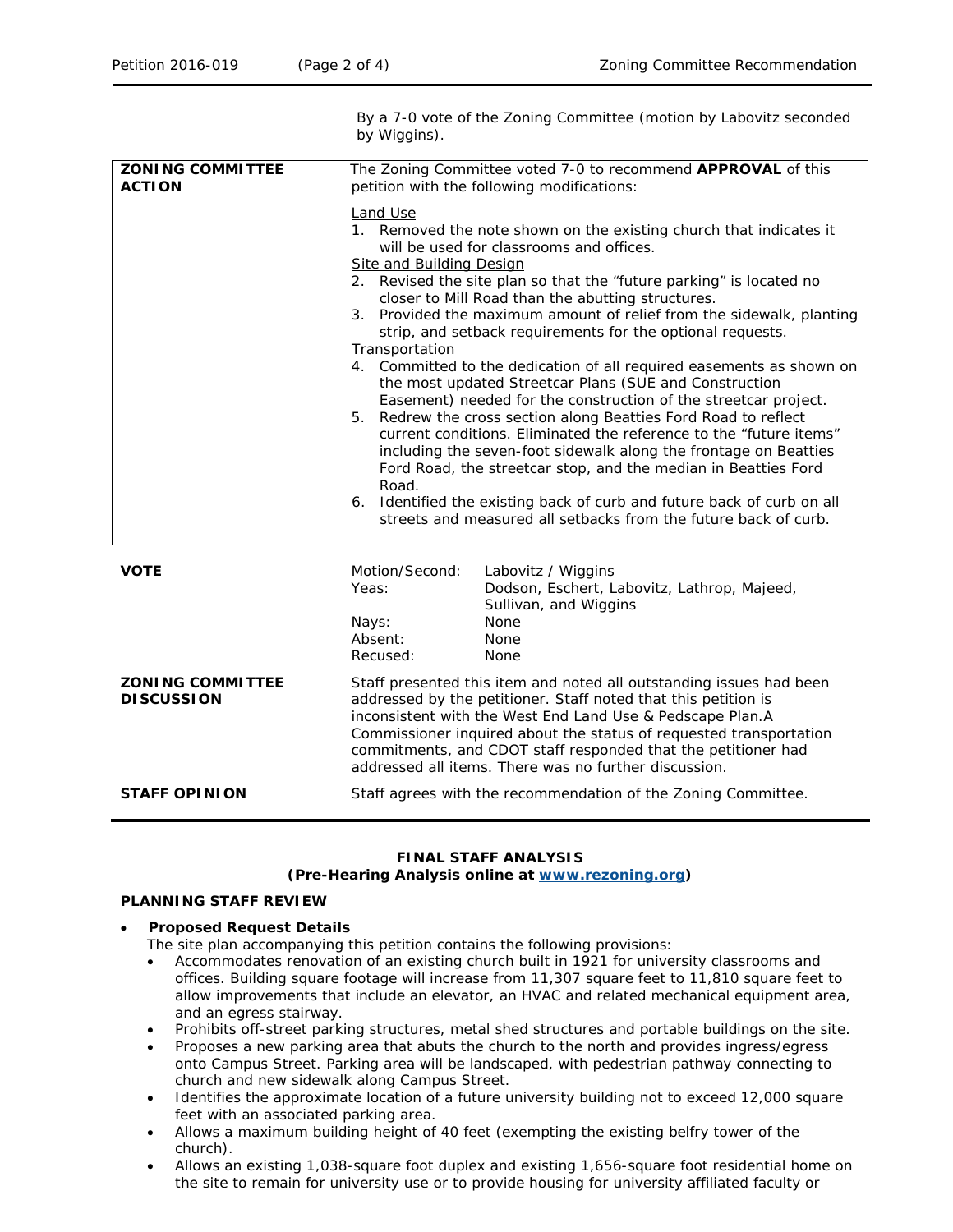staff.

- Proposes building materials to be used on buildings constructed on site to be a combination of portions of the following: brick, stone, precast concrete, synthetic stone, cementitious fiber board, stucco, EIFS, decorative block and/or wood. Vinyl or aluminum as a building material may only be used on windows, soffits and on handrails/railings.
- Commits to coordination with the City of Charlotte to grant construction easements required for the City LYNX Gold Line, Phase 2.
- Proposes a new six-foot wide sidewalk and eight-foot planting strip along frontage of new parking area on Campus Street, and along a portion of Mill Street where "future" parking and a "future" university building are identified on the site plan.
- Identifies trees to remain on site.
- Requests the following optional provisions:
	- Relief as indicated on site plan from sidewalk and planting strip requirements where existing conditions prohibit compliance along Campus Street, Mill Road, and Beatties Ford Road.
	- Relief as indicated on the site plan from setback requirements to accommodate existing buildings and porches along Campus Street.

#### • **Public Plans and Policies**

- The *Central District Plan* (1993) recommends single family/multi-family up to eight dwelling units per acre for the portion of this petition along Campus Street, including the historic church building.
- The *West End Land Use & Pedscape Plan* (2005) recommends a mixture of multi-family, office, and retail uses for the area in which the site is located. The area plan identifies this area as the University District and recommends land uses that support housing for students and non-residential uses that benefit Johnson C. Smith and other universities.
- The petition supports the *General Development Policies-Environment* by reusing an existing building and redeveloping an existing site in a developed area, thereby minimizing further environmental impacts while accommodating growth, and supporting walkable development where a mix of uses already exist.

### • **TRANSPORTATION CONSIDERATIONS**

• This petition is adjacent to the future streetcar alignment. Therefore, the primary transportation goal for this site is to help advance the streetcar project, including obtaining easements and right-of-way needed for that project.

**DEPARTMENT COMMENTS** (see full department reports online)

- **Charlotte Area Transit System:** No issues.
- **Charlotte Department of Neighborhood & Business Services:** No issues.
- **Charlotte Fire Department:** No comments received.
- **Charlotte-Mecklenburg Schools:** Non-residential petitions do not impact the number of students attending local schools.
- **Charlotte-Mecklenburg Storm Water Services:** No issues.
- **Charlotte Water:** No issues.
- **Engineering and Property Management:** No issues.
- **Mecklenburg County Land Use and Environmental Services Agency:** No comments received.
- **Mecklenburg County Parks and Recreation Department:** No issues.

#### **Attachments Online at [www.rezoning.org](http://www.rezoning.org/)**

- Application
- Pre-Hearing Staff Analysis
- Locator Map
- Site Plan
- Community Meeting Report
- Department Comments
	- Charlotte Area Transit System Review
	- Charlotte Department of Neighborhood & Business Services Review
	- Charlotte-Mecklenburg Schools Review
	- Charlotte-Mecklenburg Storm Water Services Review